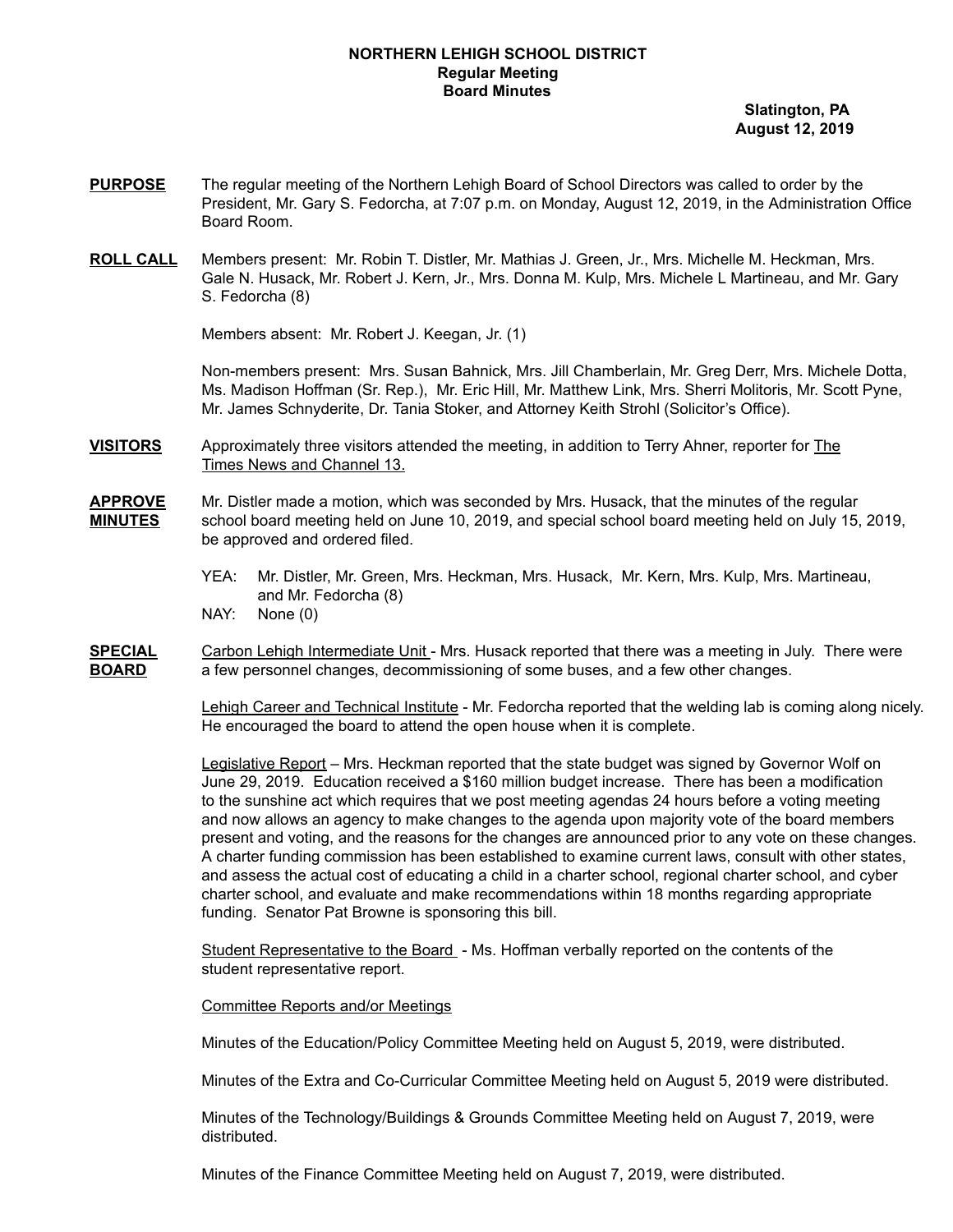**SPECIAL** Solicitor's Report - Attorney Strohl updated the board on new legislation that passed on July 2, 2019, **BOARD** regarding school safety and security. There are some new trainings that are required for school police **REPORTS** officers on an annual basis, court approval for any officers who carry firearms, and expanding the **(cont.)** areas that school police officers could detain individuals to include school buses. It also requires school resource officer training for any security guards that are on campus. A complete list of changes has been forwarded to administration.

> Assistant Superintendent – Dr. Stoker reported that PSSA scores from grades 3-8 have been received, as well as data from the Keystones, A/P, SAT, ACT, as well as the Accountability file for our district. The PA future ready index will be available shortly. Dr. Stoker announced that the annual data review should be ready for the October board meeting.

Superintendent's Report – Mr. Link announced that the is excited to start the 2019-2020 school year. Today marks the beginning of the fall sports practices and it was nice to see our athletes and their excitement for the new season. This week marks the return of the five day work week. Our new teachers will begin their induction here on campus this Wednesday, and then on Thursday and Friday, they will be at the CLIU working with other new teachers.

On Tuesday, August 20, 2019, we welcome back all of the support and professional staff. Mr. Link thanked all of our custodians, maintenance workers, administrative assistants, summer student workers, and administration for all their work to prepare our buildings and grounds for the start of the new school year. Everything looks great and we are working closely with the contractor to ensure the High School is ready for opening day.

Mr. Link invited all of the board members to the start of the school year on Tuesday, August 20, 2019, at 8:00 a.m. in the High School.

Business Manager's Report - Mrs. Molitoris reported that the local auditors will be here from August 20-22, 2019.

Mr. Fedorcha reported that an executive session was held prior to tonight's meeting to discuss personnel issues.

**PERSONNEL** Mrs. Kulp made a motion, which was seconded by Mr. Green that the Board of Education approves the following personnel items:

Resignation Accept the resignation of Brian Kelly from his position as Peters Elementary School Principal, B. Kelly effective July 18, 2019.

- K. Follweiler With regret, accept the retirement resignation of Kelly Follweiler from her position as Administrative Secretary at the Senior High School, effective August 30, 2019. Mrs. Follweiler will be retiring from the Northern Lehigh School District after 20 years of service.
- K. Kromer Accept the resignation of Kyle Kromer from his position as Part time School Police Officer, effective August 5, 2019.
- C. Varilek Accept the resignation of Corinna Varilek from her position as Cafeteria Monitor at Peters Elementary School, effective July 19, 2019.

Interim Approve to appoint James Schnyderite as the interim principal of Peters Elementary School, Principal effective July 24, 2019 and terminating at the end of the first semester, January 21, 2020, or upon Peters Elem. hiring a permanent principal. The stipend for this position is \$52.63 per day.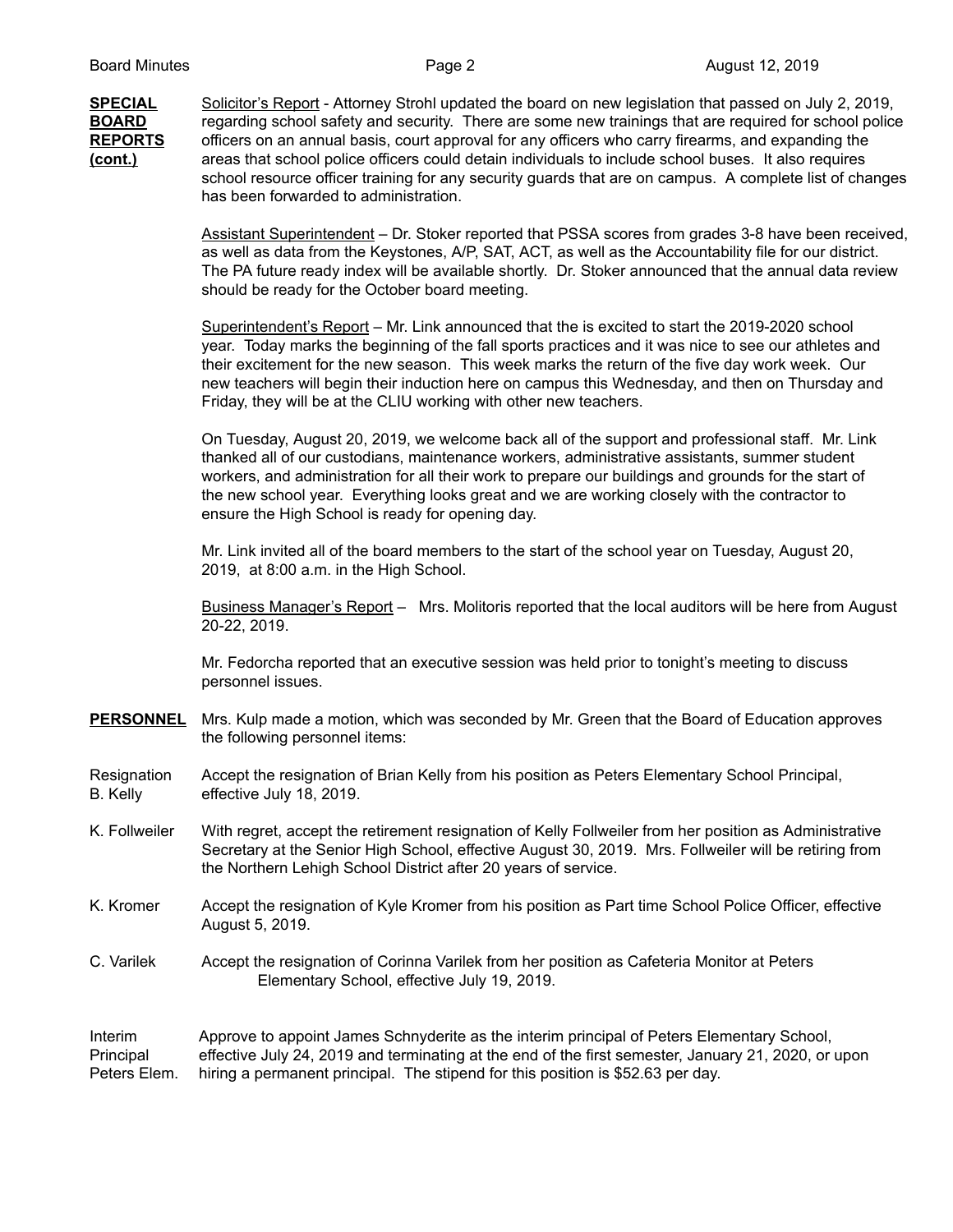| <u>PERSONNEL</u> |                                                       |                                                         |
|------------------|-------------------------------------------------------|---------------------------------------------------------|
| <u>(cont)</u>    |                                                       |                                                         |
| Administrative   | Rebecca Adams                                         |                                                         |
| Transfer Non-    | From:                                                 | Peters Elementary School PCA                            |
| Instructional    | To:                                                   | <b>Slatington Elementary School PCA</b>                 |
|                  | Salary:                                               | No change in salary                                     |
|                  | Effective:                                            | August 20, 2019                                         |
|                  |                                                       |                                                         |
|                  | Robin Blocker                                         |                                                         |
|                  | From:                                                 | Middle School PCA                                       |
|                  | To:                                                   | Senior High School PCA                                  |
|                  | Salary:                                               | No change in salary                                     |
|                  | Effective:                                            | August 20, 2019                                         |
|                  |                                                       |                                                         |
|                  | Diana Detweiler                                       |                                                         |
|                  | From:                                                 | Senior High School Cafeteria Monitor                    |
|                  | To:                                                   | Senior High School Office Paraprofessional (12 Month)   |
|                  | Salary:                                               | \$11.68 per hour/5 1/2 hours per day during the school  |
|                  |                                                       | year and 7 hours per day during summer work hours       |
|                  | Effective:                                            | August 20, 2019                                         |
|                  |                                                       |                                                         |
|                  | Kathy Nowlin                                          |                                                         |
|                  | From:                                                 | Senior High School Clerk Typist                         |
|                  | To:                                                   | Senior High School Administrative Secretary             |
|                  |                                                       |                                                         |
|                  | Salary:                                               | \$48,327 (prorated for the 2019-2020 school year)       |
|                  | Effective:                                            | August 13, 2019                                         |
|                  |                                                       |                                                         |
|                  | Peggy Perry<br>From:                                  |                                                         |
|                  |                                                       | Slatington Elementary Life Skills/Emotional Support     |
|                  |                                                       | Paraprofessional                                        |
|                  | To:                                                   | Senior High School PCA                                  |
|                  | Salary:                                               | No change in salary                                     |
|                  | Effective:                                            | August 20, 2019                                         |
|                  |                                                       |                                                         |
| Appointment      | <b>Zachary Merkle</b>                                 | <b>Temporary Professional Employee</b>                  |
| Instructional    | Assignment:                                           | Middle School Emotional Support Teacher                 |
|                  | Salary:                                               | \$49,750 (Step 1 Bachelors on the 2019-2020 CBA         |
|                  |                                                       | Salary Schedule)                                        |
|                  | Effective:                                            | August 20, 2019                                         |
|                  |                                                       |                                                         |
|                  | Christopher Hamm*                                     | Long Term Substitute                                    |
|                  | Assignment:                                           | Secondary Vocal Music Teacher                           |
|                  | Salary:                                               | Substitute Teacher Rate Days 1-30; Day 31 and           |
|                  |                                                       | beyond: \$49,750 (Step 1 Bachelors on the 2019-2020     |
|                  |                                                       | <b>CBA Salary Schedule)</b>                             |
|                  | Effective:                                            | August 20, 2019                                         |
|                  | Termination Date:                                     | Upon hiring of Permanent Principal at Peters Elementary |
|                  | *Pending Verification of Missing Personnel File Items |                                                         |
|                  |                                                       |                                                         |
|                  | Morgan Klotz*                                         | Long Term Substitute                                    |
|                  | Assignment:                                           | First Grade Teacher replacing an employee who is on     |
|                  |                                                       | a leave of absence.                                     |
|                  | Salary:                                               | Substitute Teacher Rate Days 1-30; Day 31 and           |
|                  |                                                       | beyond: \$49,750 (Step 1 Bachelors on the 2019-2020     |
|                  |                                                       | <b>CBA Salary Schedule)</b>                             |
|                  | Effective:                                            | August 20, 2019                                         |
|                  | Termination Date:                                     | Upon return of full time teacher                        |
|                  | *Pending Verification of Missing Personnel File Items |                                                         |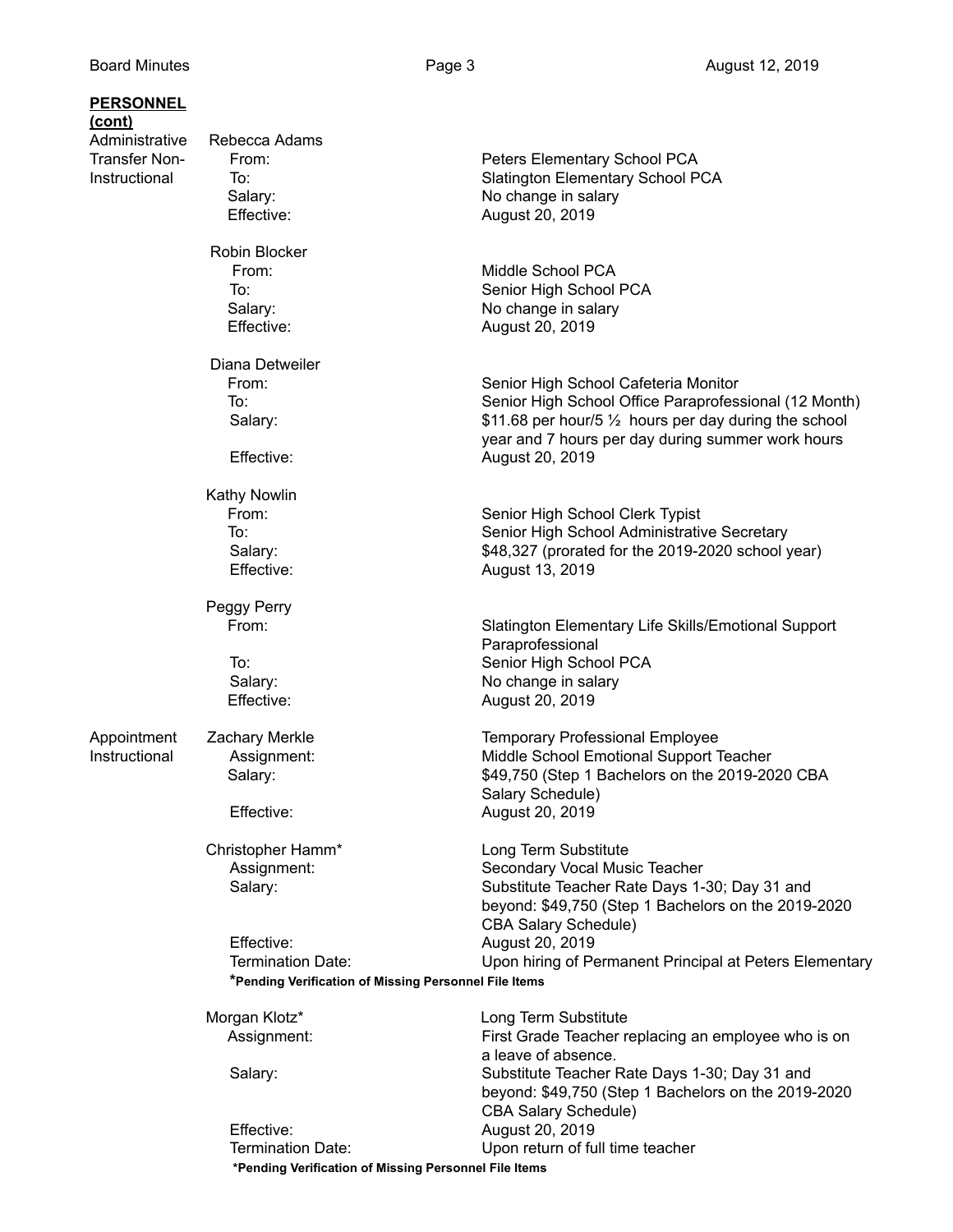## **PERSONNEL (cont.)**

| Non-Instruct-<br>ional                       | Shelly Pender                                       |                                                                                                                                                                                                                                                                                                 |         |
|----------------------------------------------|-----------------------------------------------------|-------------------------------------------------------------------------------------------------------------------------------------------------------------------------------------------------------------------------------------------------------------------------------------------------|---------|
|                                              | Assignment:                                         | Senior High School Office Paraprofessional (10 month<br>position)                                                                                                                                                                                                                               |         |
|                                              | Salary:                                             | \$11.48 per Hour; 5 1/2 hours per day/180 Days per year                                                                                                                                                                                                                                         |         |
|                                              | Effective:                                          | August 20, 2019                                                                                                                                                                                                                                                                                 |         |
|                                              | *60 Working Day Probationary Period                 |                                                                                                                                                                                                                                                                                                 |         |
| <b>Unpaid Leave</b><br>of Absence            | 2020.                                               | Approve the request of employee #3845 to extend her unpaid leave of absence according to<br>Appendix D of the 2019-2020 CBA, from August 20, 2019, until the end of the first quarter of the<br>2019-2020 school year. Employee plans to return to her current teaching position on January 22, |         |
|                                              | about November 11, 2019.                            | Approve the request of employee #7231 to take an eleven week unpaid leave of absence beginning<br>on August 26, 2019, for the birth of a child. Employee plans to return to her current position on or                                                                                          |         |
| Substitute<br><b>Detention</b><br>Supervisor | will be at a salary of \$20.00 per hour worked.     | Approve to appoint the following person as Substitute Secondary Detention Monitor for the Senior<br>High School for the 2019-2020 school year. Work will be on an as needed basis and compensation                                                                                              |         |
|                                              | Diana Detweiler                                     |                                                                                                                                                                                                                                                                                                 |         |
| Co-Curricular<br>Change of<br>Status         | Advisor - \$3,424.00 for the 2019-2020 school year. | Approve the motion to change the status of Megan Filchner, Cheerleader Advisor - Shared stipend -<br>\$1,712.00, which was originally approved at the April 8, 2019, board meeting, to Cheerleader                                                                                              |         |
| Co-Curricular                                | Jennifer Balliet                                    | Decorating Club - Shared Stipend                                                                                                                                                                                                                                                                | \$15000 |

| Co-Curricular | Jennifer Balliet      | Decorating Club - Shared Stipend            | 150.00<br>\$. |
|---------------|-----------------------|---------------------------------------------|---------------|
| Appointment   | Todd Herzog           | Sons of Liberty Club                        | \$500.00      |
| 2019-2020     | Stephen Hluschak      | <b>Assistant Football Coach</b>             | \$5,035.00    |
|               | Stephen Hluschak      | Sr. High Winter Intramurals - Weightlifting | \$906.00      |
|               | Ryan Kern             | <b>Assistant Wrestling Coach</b>            | \$5,035.00    |
|               | Susan Mendes          | Garden Club                                 | \$500.00      |
|               | Lori Middaugh         | Decorating Club - Shared Stipend            | \$100.00      |
|               | Jason Reinhard        | <b>Assistant Basketball Coach</b>           | \$3,270.00    |
|               | <b>Tamara Stubits</b> | Girls' On the Run Club                      | \$500.00      |
|               | Sage Terembula        | <b>MS Field Hockey Coach</b>                | \$2,957.00    |
|               |                       |                                             |               |

Brandywine Motion to approve the following bus drivers from Brandywine Transportation to transport Northern Transportation Lehigh School District students for the 2018-2019 school year:

Bus Drivers

Anna Bauer **Canadian Exercise Search Anna Bauer** Colga Martinez Ashley Bauer **Charles Maurer** Kellie Bechtel **Linda** Neff Tina Beltz **Lisa Neff** Kathleen Bentzoni **Raymond Nunemacher** David Bilheimer **Beverly Owens** Patricia Bortz **John Owens** Tina Butensky **Melody Petri** Melody Petri Misty Christman Sheryl Lynn Rex Kathryn Coniglio **Executes** Eric Schaner Dawn Dewalt **National Accord RuthAnnSeip** Courtney Diaz **Julie Senefeld** Werner Fornos Natasha Shimko Schelene Fritzinger Wanda Shimko Tanya Fritzinger **Jean Smith**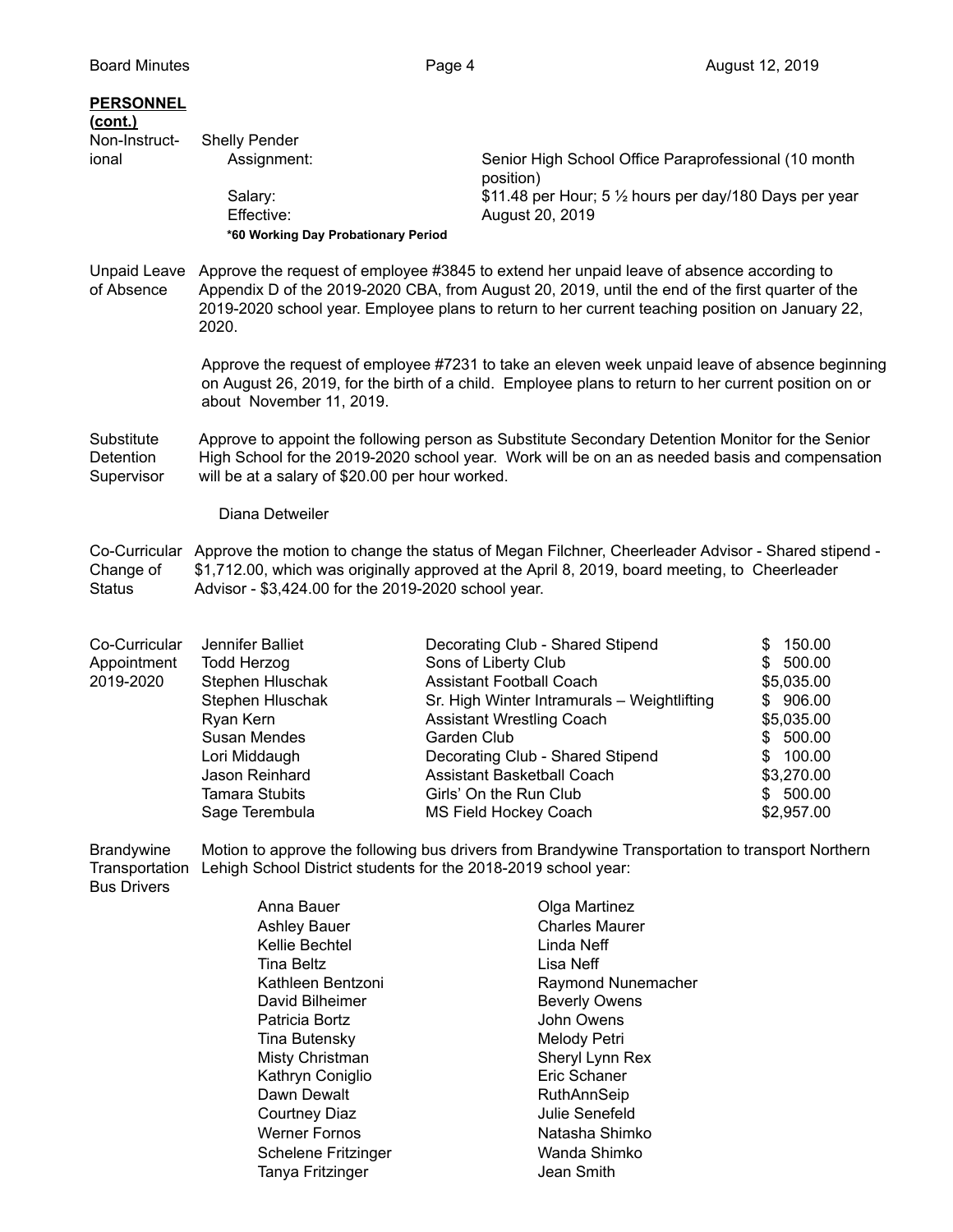| <b>PERSONNEL</b><br>(cont.) | Amber Getz<br>George Grossman<br>Jeanette Henritzy<br><b>Warren Henritzy</b><br><b>Ashley Heyer</b><br>Nikki Kibler<br>Michael Knauss<br>Jean Kutchera<br>Linda Leibold<br>Earl Loch<br>Tammy Marsh | Barbara Stankovic<br>Melissa Strohl<br>Amy Thomson<br>Larry Trimble<br>Heather VanBlargan<br>Donna VanHorn<br>Susan Yesik<br><b>Sherry Zellers</b><br>David Zellers<br>Lynne Ziegler |
|-----------------------------|-----------------------------------------------------------------------------------------------------------------------------------------------------------------------------------------------------|--------------------------------------------------------------------------------------------------------------------------------------------------------------------------------------|
|-----------------------------|-----------------------------------------------------------------------------------------------------------------------------------------------------------------------------------------------------|--------------------------------------------------------------------------------------------------------------------------------------------------------------------------------------|

Salary **Acknowledge the following teachers who have completed the requirements per the Collective** Adjustments Bargaining Agreement that would entitle them to a salary increase for the 2019-2020 school year:

| Mary Frank |              |
|------------|--------------|
| From:      | Step 5B      |
| To:        | Step $5B+24$ |

James Schnyderite From: Step 11M To: Step 11M+24

Professional According to Article II – 1108, subsection (b) of the School Code: "a temporary professional Contracts employee, initially employed by a school district on or after June 30, 1996, whose work has been certified by the district superintendent to the secretary of the school district, during the last four (4) months of the third year of such service, as being satisfactory, shall thereafter be a "professional employee" within the meaning of this article." Therefore, it is recommended to approve "professional employee" status as per the school code for the following teachers who have satisfactorily completed three years of service to the Northern Lehigh School District:

| Nicole Nightlinger | Janelle Scheckler |
|--------------------|-------------------|
| Sara Shimer        | Anthony Tulio     |

Assistant Approve the appointment of Joseph Tout as Assistant Athletic Director for the 2019-2020 Athletic school year at a stipend of \$3,500.00. He will assist the Athletic Director in all Athletic Director Director duties and responsibilities and will be responsible for athletic fundraising activities. J. Tout

Policy #122 In accordance with school board policy #122, approve the attached list of clubs and activities and List Approval their stipends for the 2019-2020 school year.

Permanent Approve the following individual as District Wide permanent substitute teacher for the 2019-2020 Substitute school year. She will be paid a daily per diem rate of \$120 and will receive district health benefits Teacher according to the Affordable Care Act regulations with co-payment amounts equivalent to that of district personnel.

Katelyn Hugo

Permanent Approve to continue the employment of the following individuals as District Wide permanent substitute Substitute teachers for the 2019-2020 school year. They will be paid a daily per diem rate of \$120 and will receive Teachers district health benefits according to the Affordable Care Act regulations with co-payment amounts equivalent to that of district personnel.

> Lisa Hoever Aubrey Miller Jacen Nalesnik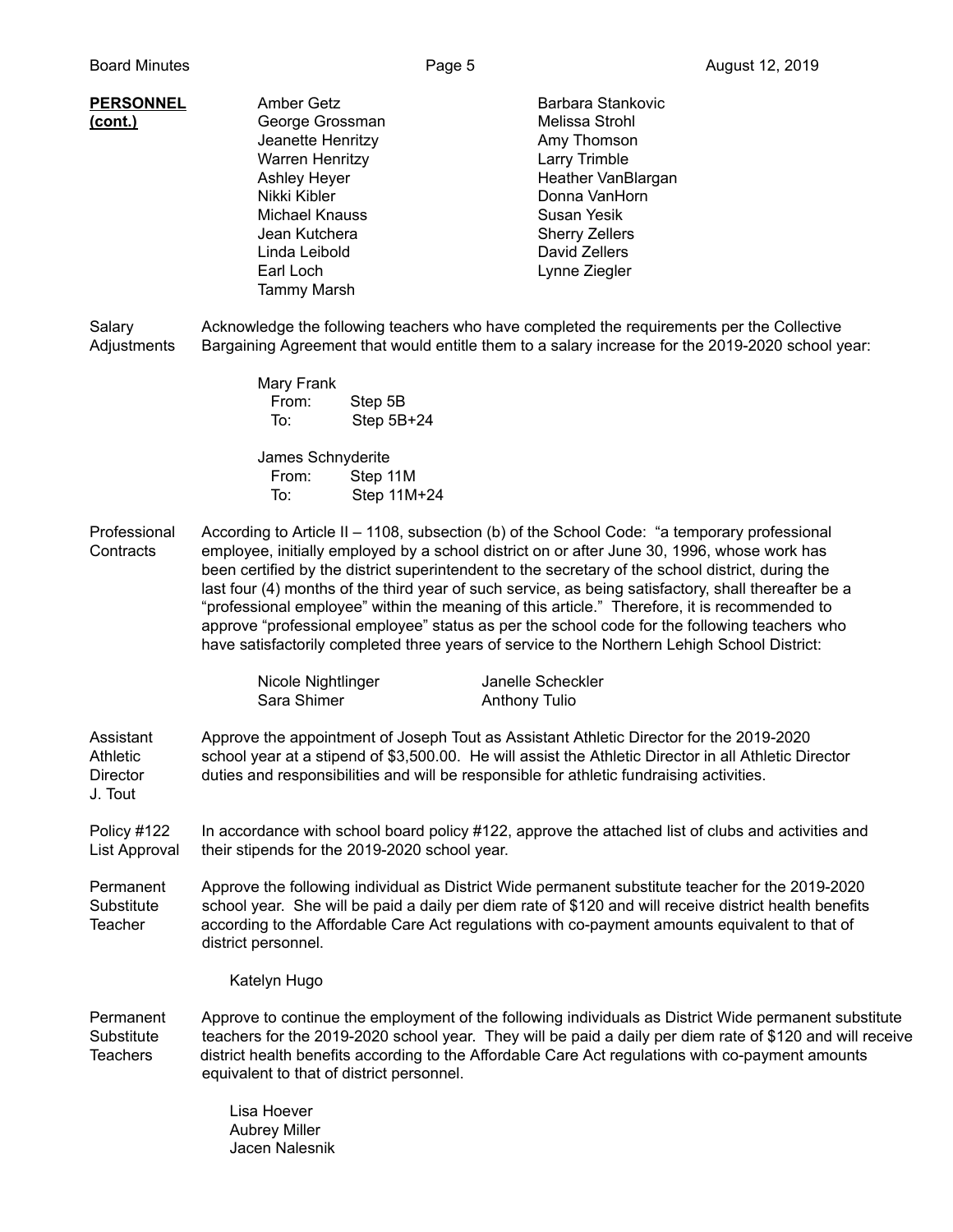**PERSONNEL** Motion to renew the appointment of the following list of people as Game Workers for the **(cont.)** 2019-2020 school year. Game Workers consist of ticket sellers and takers, game announcers, Game<br>Game scoreboard operators, timers, field judges, scorekeepers. Rate of pay is consistent with the rates<br>Workers approved on the 2019-2020 Supplementary Personnel Salary Schedule. approved on the 2019-2020 Supplementary Personnel Salary Schedule. 2019-2020

|                                                      | Chris Baumann                           |                      | <b>Chris Bennett</b><br>Jennifer Butz                                                                                                                                                                       |
|------------------------------------------------------|-----------------------------------------|----------------------|-------------------------------------------------------------------------------------------------------------------------------------------------------------------------------------------------------------|
|                                                      | Cody Bowman                             |                      |                                                                                                                                                                                                             |
|                                                      | <b>Elizabeth Case</b>                   |                      | <b>Allison Chruscial</b>                                                                                                                                                                                    |
|                                                      | <b>Matthew Davis</b>                    |                      | Eric DeAntois                                                                                                                                                                                               |
|                                                      | Scott DeLong                            |                      | Jamie Farber                                                                                                                                                                                                |
|                                                      | Jessica Frew                            |                      | <b>Scott Gerould</b>                                                                                                                                                                                        |
|                                                      | <b>Harold Greene</b>                    |                      | Shawn Green                                                                                                                                                                                                 |
|                                                      | John Guelcher                           |                      | Michael Hammond                                                                                                                                                                                             |
|                                                      | Elizabeth Hannon                        |                      | Kevin Hoffman                                                                                                                                                                                               |
|                                                      | Dylan Hofmann                           |                      | Patricia Jones                                                                                                                                                                                              |
|                                                      | Andrew Kern                             |                      | Greg King                                                                                                                                                                                                   |
|                                                      | Joseph Krempasky                        |                      | Michael Lehtonen                                                                                                                                                                                            |
|                                                      | Derek Long                              |                      | Vonda Lorson                                                                                                                                                                                                |
|                                                      | <b>Steve Martinez</b>                   |                      | <b>Kathy Nowlin</b>                                                                                                                                                                                         |
|                                                      | David Oertner                           |                      | <b>Shelly Pender</b>                                                                                                                                                                                        |
|                                                      | Kayla Perkowski                         |                      | David Pristash                                                                                                                                                                                              |
|                                                      | Robyn Pristash                          |                      | Michelle Raber                                                                                                                                                                                              |
|                                                      | Kathleen Reese                          |                      | Dennis Rehrig                                                                                                                                                                                               |
|                                                      | Nancy Rehrig                            |                      | Nicholas Sander                                                                                                                                                                                             |
|                                                      | Sara Shimer                             |                      | <b>Shelley Smith</b>                                                                                                                                                                                        |
|                                                      | James Yadush                            |                      |                                                                                                                                                                                                             |
| 2019-2020                                            | Supplemental Personnel Salary Schedule: |                      | field judges and scorekeepers. Rate of pay is consistent with the rates approved on the 2019-2020                                                                                                           |
|                                                      | Amanda Bariana<br><b>Tamara Stubits</b> |                      | <b>Gregory Dieter</b>                                                                                                                                                                                       |
| Substitute-<br>Non-<br>Instructional<br>Paraprofess- | Personnel Salary Schedule:              |                      | Motion to renew the appointment of the following individuals as substitute secretaries/paraprofessionals<br>for the 2019-2020 school year at the 2019-2020 substitute rate as approved on the Supplementary |
| ional/                                               | Ashlee Storm                            | Janice Wasilkowski   |                                                                                                                                                                                                             |
| Secretary                                            | Amanda Trelease                         | Claudia Young        |                                                                                                                                                                                                             |
|                                                      | Corinna Varilek                         |                      |                                                                                                                                                                                                             |
| Custodians                                           | Salary Schedule:                        |                      | Motion to renew the appointment of the following individuals as substitute custodian workers for the<br>2019-2020 school year at the 2019-2020 substitute rate as approved on the Supplemental Personnel    |
|                                                      | Kellie Bechtel                          | <b>Francis Cross</b> |                                                                                                                                                                                                             |
|                                                      | Patricia Bortz                          | Eric Schaner         |                                                                                                                                                                                                             |
|                                                      | Sabrina Clouse                          |                      |                                                                                                                                                                                                             |
| Cafeteria                                            | Salary Schedule:                        |                      | Motion to renew the appointment of the following individuals as substitute cafeteria workers for the<br>2019-2020 school year at the 2019-2020 substitute rate as approved on the Supplemental Personnel    |

| Janice Wasilkowski |
|--------------------|
| Kathy Williams     |
| Claudia Young      |
|                    |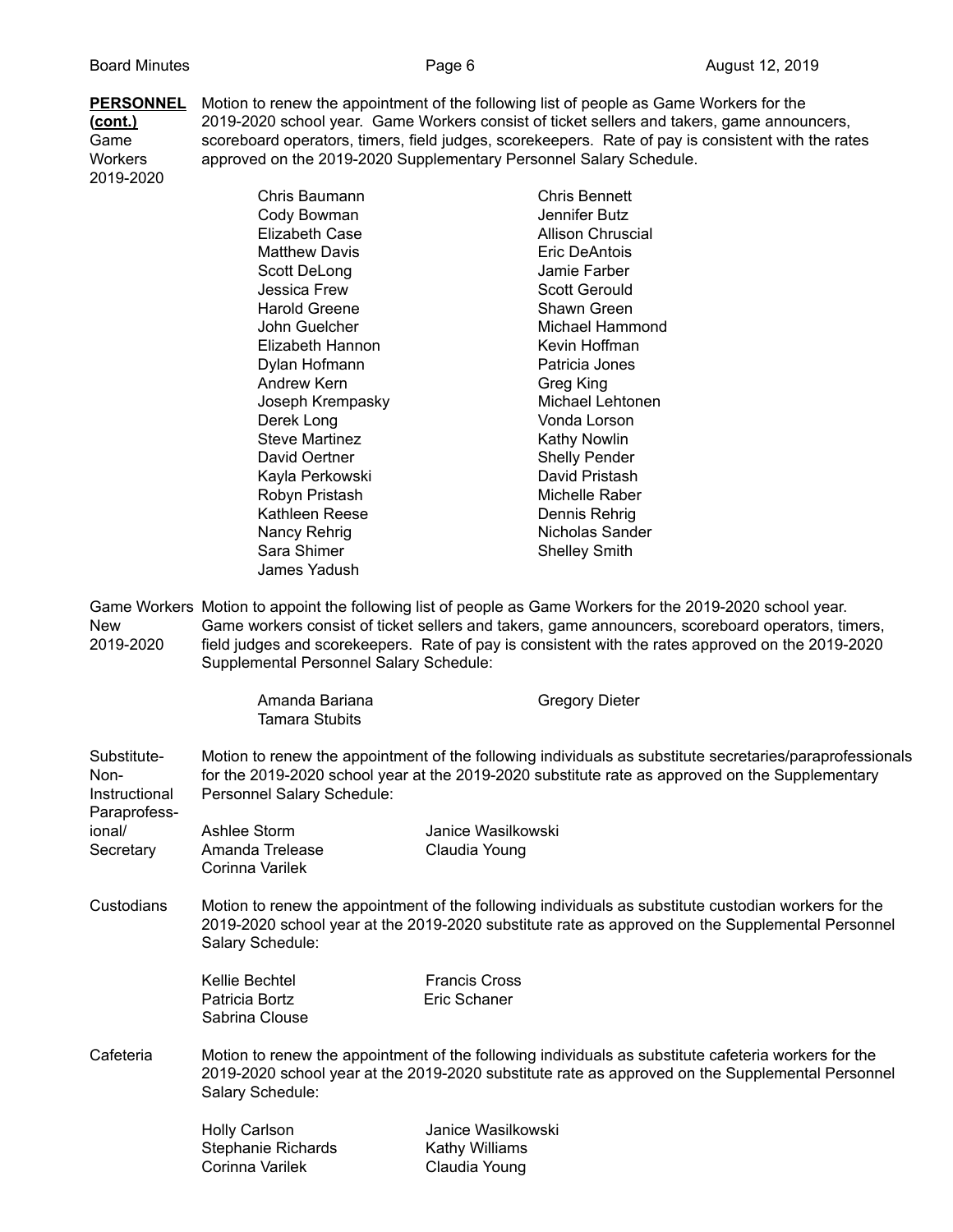**PERSONNEL** Motion to renew the appointment of the following individual as substitute nurse for the 2019-2020 **(cont.)** school year at the 2019-2020 substitute rate as approved on the Supplementary Personnel Salary Nurse Schedule: Marilyn Keenly

Secretary/ Motion to appoint the following individual as substitute secretary/paraprofessional for the 2019-2020 Paraprofess- school year at the 2019-2020 substitute rate as approved on the Supplementary Personnel Salary ional (New) Schedule: Shawn Wanamaker

Co-Curricular Accept the resignation of Joseph Krempasky from his position as volunteer Assistant Basketball Resignation Coach which was originally approved at the April 8, 2019, school board meeting. J.Krempasky

| Co-Curricular | Rebecca Barley*                                       | <b>Assistant Field Hockey Coach</b>      |
|---------------|-------------------------------------------------------|------------------------------------------|
| Volunteers    | Christina Billheimer                                  | <b>Band Advisor</b>                      |
| 2019-2020     | James Corle                                           | <b>Band Advisor</b>                      |
|               | Kim Corle                                             | <b>Band Advisor</b>                      |
|               | Rebecca Hamm                                          | <b>Band Advisor</b>                      |
|               | Tyler Hoffman*                                        | <b>Band Advisor</b>                      |
|               | Jason Steigerwalt                                     | <b>Band Advisor</b>                      |
|               | Julia Thomason*                                       | <b>Band Advisor</b>                      |
|               | <b>Fred Folland</b>                                   | Northern Lehigh Leo Club                 |
|               | Lori Beth Guelcher                                    | <b>Assistant Track &amp; Field Coach</b> |
|               | Shannon Jones                                         | <b>Assistant Softball Coach</b>          |
|               | Stephen Hluschak                                      | Assistant Baseball Coach                 |
|               | Joseph Seremula                                       | Assistant Baseball Coach                 |
|               | <b>Tyler Svetik</b>                                   | Assistant Baseball Coach                 |
|               | <b>Elizabeth Case</b>                                 | <b>Assistant Cross Country Coach</b>     |
|               | Christine Quattrocchi                                 | <b>Cheerleader Advisor</b>               |
|               | *Pending Verification of Missing Personnel File Items |                                          |

Mr. Link recognized Mrs. Follweiler who retired from the district after 20 years. She was the glue that held the High school together for many years, and we wish her well in her retirement.

Mr. Link introduced Mr. Zachary Merkle, new Middle School Emotional Support teacher who was in attendance, and Mrs. Doneta Merkle, who was the Secretary to the Superintendent for many years in the district, was also acknowledged.

- YEA: Mr. Distler, Mr. Green, Mrs. Heckman, Mrs. Husack, Mr. Kern, Mrs. Kulp, Mrs. Martineau, and Mr. Fedorcha (8)
- NAY: None (0)

**PERSONNEL** Mrs. Martineau made a motion, which was seconded by Mrs. Heckman that the Board of Education **(cont.)** approves the following personnel items:

|                           | Co-Curricular Motion to renew the appointment of the following Co-Curricular positions for the 2019-2020 |
|---------------------------|----------------------------------------------------------------------------------------------------------|
| Appointments school year: |                                                                                                          |

2019-2020

| Susan Bachman              | <b>Elementary Scholastic Scrimmage</b>      | \$491.00      |
|----------------------------|---------------------------------------------|---------------|
| <b>Shelby Bailey</b>       | MS Student Council - Shared Stipend         | 700.00<br>S.  |
| Amanda Bariana             | MS Student Council - Shared Stipend         | 700.00<br>\$. |
| Amanda Bariana             | Math Counts                                 | \$454.00      |
| <b>Christopher Barnes</b>  | Sr. High Newspaper Advisor                  | \$2,039.00    |
| <b>Christopher Bennett</b> | Assistant Baseball Coach (JV)               | \$3,270.00    |
| Colette Boudreaux          | Senior High Fall Play Director              | \$1,651.00    |
| Colette Boudreaux          | Senior High Spring Musical Director         | \$3,110.00    |
| David Carroll              | Senior High Band Advisor                    | \$5,307.00    |
| David Carroll              | <b>MS Band Director</b>                     | \$776.00      |
| Elizabeth Case             | MS Track & Field Coach                      | \$2,957.00    |
| Blasia Dunham              | MS Jr. Nat'l Honor Society Advisor - Shared | 233.00<br>S.  |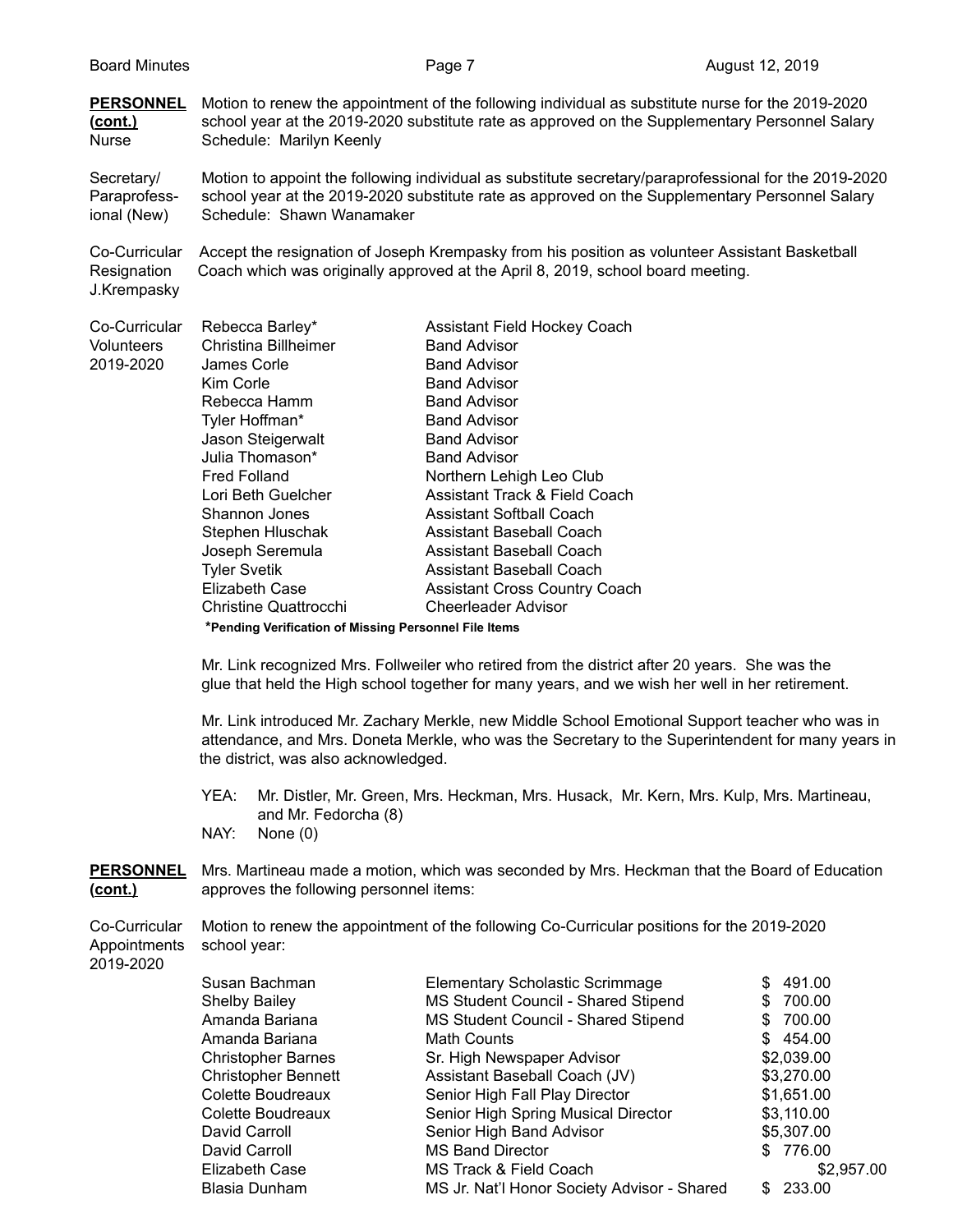| <u>PERSONNEL</u> | <b>Blasia Dunham</b>   | <b>MS Newspaper Advisor</b>                 | \$<br>514.00 |
|------------------|------------------------|---------------------------------------------|--------------|
| <u>(cont)</u>    | Katherine Farber       | Sophomore Class Advisor                     | \$712.00     |
|                  | Katherine Farber       | <b>Head Softball Coach</b>                  | \$5,163.00   |
|                  | Mary Frank             | <b>MS Yearbook Advisor</b>                  | \$906.00     |
|                  | <b>Scott Gerould</b>   | <b>Assistant Track Coach</b>                | \$3,270.00   |
|                  | <b>Frank Gnas</b>      | Sophomore Class Advisor                     | 712.00<br>\$ |
|                  | Jason Graver           | MS Jr. Nat'l Honor Society Advisor - Shared | \$<br>233.00 |
|                  | Shawn Green            | Nat'l Reading Olympics Advisor              | \$<br>491.00 |
|                  | Rajeev Gupta           | Assistant Track Coach - Shared Stipend      | \$1,635.00   |
|                  | Christopher Hamm       | Middle School Chorus Advisor                | \$776.00     |
|                  | Christopher Hamm       | Sr. High School Chorus Advisor              | \$1,941.00   |
|                  | <b>Todd Herzog</b>     | Sr. High Spring Intramurals - Weightlifting | \$906.00     |
|                  | Mark Hoffman           | <b>Assistant Softball Coach</b>             | \$3,270.00   |
|                  | Dylan Hofmann          | MS Spring Intramurals - Weightlifting       | \$<br>906.00 |
|                  | Steven Jonkman         | <b>Elementary Chorus Advisor</b>            | \$<br>664.00 |
|                  | Steven Jonkman         | <b>Elementary Band Advisor</b>              | \$<br>884.00 |
|                  | <b>Tracy Karpowich</b> | Junior Class Advisor                        | \$<br>712.00 |
|                  | <b>Gregory King</b>    | <b>Head Baseball Coach</b>                  | \$5,163.00   |
|                  | Sarah Kunkel           | <b>SADD Advisor</b>                         | \$623.00     |
|                  | Michael Lehtonen       | <b>Head Track Coach</b>                     | \$5,163.00   |
|                  | Michael Lehtonen       | Senior High Scholastic Scrimmage Advisor    | \$<br>906.00 |
|                  | Alice Lieberman        | Academic Challenge Eight Advisor            | \$<br>491.00 |
|                  | Derek Long             | <b>Assistant Track Coach</b>                | \$3,270.00   |
|                  | MaryAnne Mattiola      | Sr. High Yearbook Advisor                   | \$2,701.00   |
|                  | Jeffrey Miller         | Sr. High Spring Intramural - Basketball     | \$906.00     |
|                  | David Oertner          | <b>Assistant Track Coach</b>                | \$3,270.00   |
|                  | Henry Ojeda            | MS Co-ed Soccer Coach                       | \$2,925.00   |
|                  | Drake Pristash         | Assistant Track Coach - Shared Stipend      | \$1,635.00   |
|                  | Michelle Raber         | MS Fall Intramural Net Sports               | \$<br>906.00 |
|                  | Michelle Raber         | MS Winter Intramural Net Sports             | \$<br>906.00 |
|                  | Michelle Raber         | MS Spring Intramural Net Sports             | \$<br>906.00 |
|                  | Jason Reinhard         | Assistant Softball Coach (JV)               | \$3,270.00   |
|                  | Nicholas Sander        | Sr. High Student Council Advisor            | \$2,330.00   |
|                  | Janelle Scheckler      | Senior Class Advisor                        | \$712.00     |
|                  | Janelle Scheckler      | National Honor Society Advisor              | \$<br>554.00 |
|                  | Krystle Tiedeman       | Debate Advisor                              | \$1,552.00   |
|                  | Joseph Tout            | Sr. High Winter Intramurals - Weightlifting | \$<br>906.00 |
|                  | <b>Tayler Urban</b>    | Senior Class Advisor                        | \$<br>712.00 |
|                  | Randall Utsch          | Majorette/Band Advisor                      | \$2,330.00   |
|                  | Maria VanNorman        | Junior Class Advisor                        | \$712.00     |
|                  |                        |                                             |              |

YEA: Mr. Distler, Mr. Green, Mrs Heckman, Mrs. Husack, Mr. Kern, Mrs. Kulp, Mrs. Martineau and Mr. Fedorcha (7) NAY: None (0)

ABS: Mr. Distler (1)

PERSONNEL Mrs. Kulp made a motion, which was seconded by Mrs. Husack that the Board of Education approves **(cont.)** the following personnel item:

**Substitute** 

Instructional Motion to renew the appointment of the following substitute teachers for the 2019-2020 school year at the 2019-2020 substitute teacher rates as approved on the Supplementary Personnel Salary Schedule:

> Thomas Battista – Health & Physical Education Kimberly Bayer – Elementary 4-6; Math 7-8 Christopher Hamm\* - Music Shannon Jones - Emergency Certified All Subjects K-12 Dawn Kemery\* - Elementary Morgan Kemmerer - Pre-K-4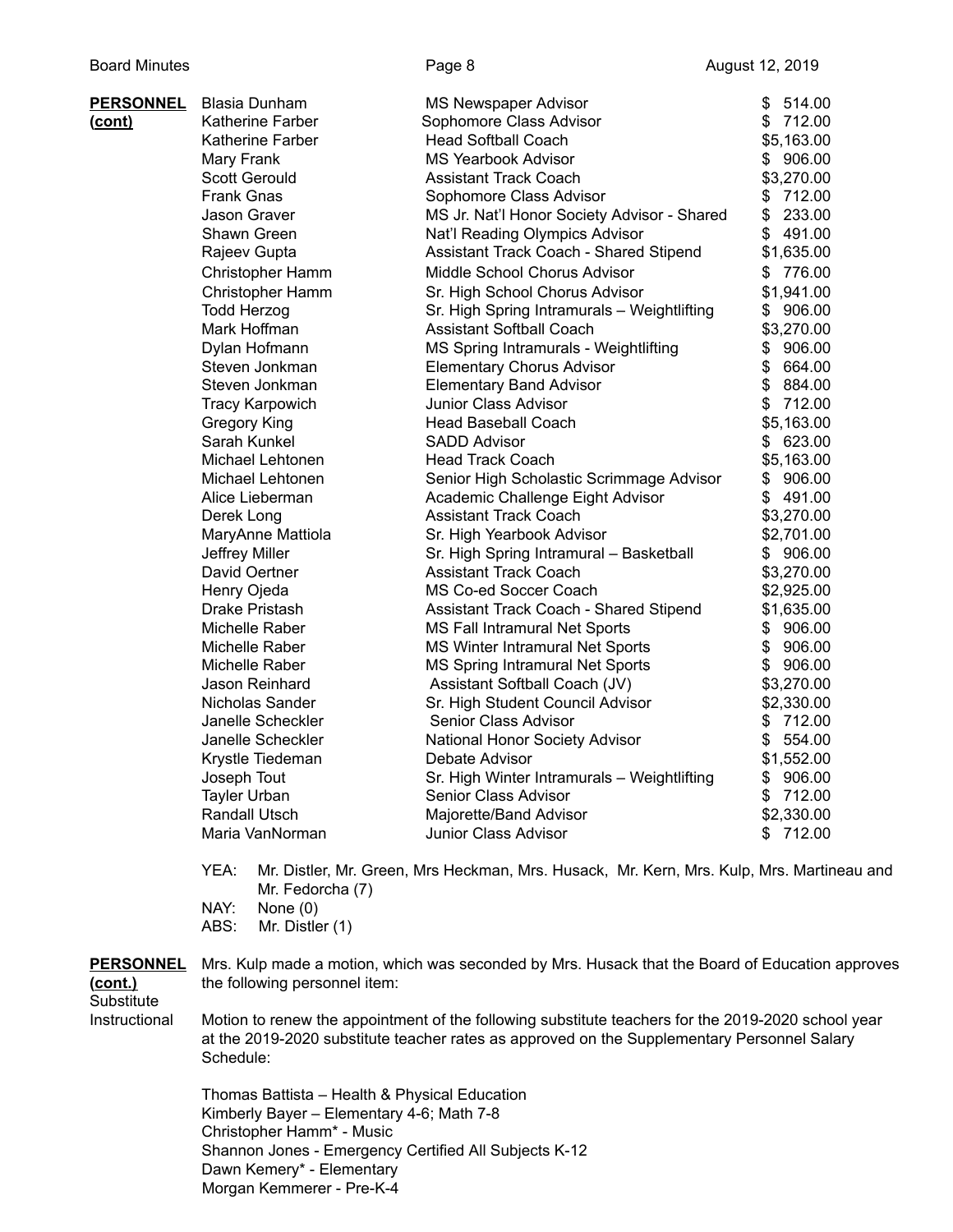| (cont.)                                  | <b>PERSONNEL</b> Jason Kisselbach - Social Studies<br>Morgan Klotz* - Pre-K-4<br>Samantha Lilly - Elementary & Special Education<br>Patricia Passick - Art K-12<br>*Pending Verification of Missing Personnel File Items                                                                                                                                         |  |  |  |  |
|------------------------------------------|------------------------------------------------------------------------------------------------------------------------------------------------------------------------------------------------------------------------------------------------------------------------------------------------------------------------------------------------------------------|--|--|--|--|
|                                          | YEA:<br>Mr. Distler, Mr. Green, Mrs. Husack, Mr. Kern, Mrs. Kulp, Mrs. Martineau and Mr. Fedorcha (7)<br>NAY:<br>None $(0)$<br>ABS:<br>Mrs. Heckman (1)                                                                                                                                                                                                          |  |  |  |  |
| <b>POLICY</b>                            | Mrs. Heckman made a motion, which was seconded by Mrs. Kulp, that the Board of Education<br>approves the following policy items:                                                                                                                                                                                                                                 |  |  |  |  |
| <b>Board Policy</b><br>First<br>Reading  | Approve school board policy #247– Pupils – Hazing, as presented after first reading.                                                                                                                                                                                                                                                                             |  |  |  |  |
|                                          | Approve school board policy #150 – Programs – Title I Comparability of Services, as presented after first<br>reading.                                                                                                                                                                                                                                            |  |  |  |  |
|                                          | Approve school board policy #103 - Programs - Nondiscrimination/Discriminatory Harassment -<br>School and Classroom Practices, as presented after first reading.                                                                                                                                                                                                 |  |  |  |  |
|                                          | Approve school board policy #103.1 - Programs - Nondiscrimination - Qualified Students with<br>Disabilities, as presented after first reading.                                                                                                                                                                                                                   |  |  |  |  |
|                                          | Approve school board policy #104 - Programs - Nondiscrimination/Discriminatory Harassment -<br>Employment Practices, as presented after first reading.                                                                                                                                                                                                           |  |  |  |  |
| <b>Board Policy</b><br>Second<br>Reading | Approve school board policy #246 - Pupils - Student Wellness, as presented after second reading.                                                                                                                                                                                                                                                                 |  |  |  |  |
| Student-<br>Parent                       | Approve the changes to the Elementary School Student-Parent Handbook as presented.                                                                                                                                                                                                                                                                               |  |  |  |  |
| Handbooks                                | Approve the changes to the Middle School Student-Parent Handbook as presented.                                                                                                                                                                                                                                                                                   |  |  |  |  |
|                                          | Approve the changes to the High School Student-Parent Handbook as presented.                                                                                                                                                                                                                                                                                     |  |  |  |  |
| List of<br>Organizations                 | In accordance with School Board Policy #707, approve the list of organizations and their<br>appropriate group designation as presented by the Director of Support Services.                                                                                                                                                                                      |  |  |  |  |
|                                          | YEA:<br>Mr. Distler, Mr. Green, Mrs. Heckman, Mrs. Husack, Mr. Kern, Mrs. Kulp, Mrs. Martineau,<br>and Mr. Fedorcha (8)<br>NAY:<br>None $(0)$                                                                                                                                                                                                                    |  |  |  |  |
| <b>CONFER-</b><br><b>ENCES</b>           | Mr. Distler made a motion, which was seconded by Mrs. Martineau, that the Board of Education<br>approves the following conferences:                                                                                                                                                                                                                              |  |  |  |  |
|                                          | Matthew Link - PASA-PSBA School Leadership Conference - October 16-18, 2019 - PASA<br>Offices - Harrisburg, PA - Registration: \$475.00; Lodging: \$450.66; Travel: \$92.92 - Total<br>Approximate Cost: \$1,018.58 - Funding: Superintendent's Budget                                                                                                           |  |  |  |  |
|                                          | Matthew Link - AASA-PASA 2021 PA Cohort National Superintendent Certification Program -<br>November 6-7, 2019; March 19-20, 2020; June 24-26, 2020; October 12-13, 2020; March 4-5, 2021<br>- PASA Offices - Harrisburg, PA - Registration: \$4,000.00; Lodging, and Mileage will be approved<br>closer to each session date. - Funding: Superintendent's Budget |  |  |  |  |
|                                          | YEA:<br>Mr. Distler, Mr. Green, Mrs. Heckman, Mrs. Husack, Mr. Kern, Mrs. Kulp, Mrs. Martineau,<br>and Mr. Fedorcha (8)                                                                                                                                                                                                                                          |  |  |  |  |

NAY: None (0)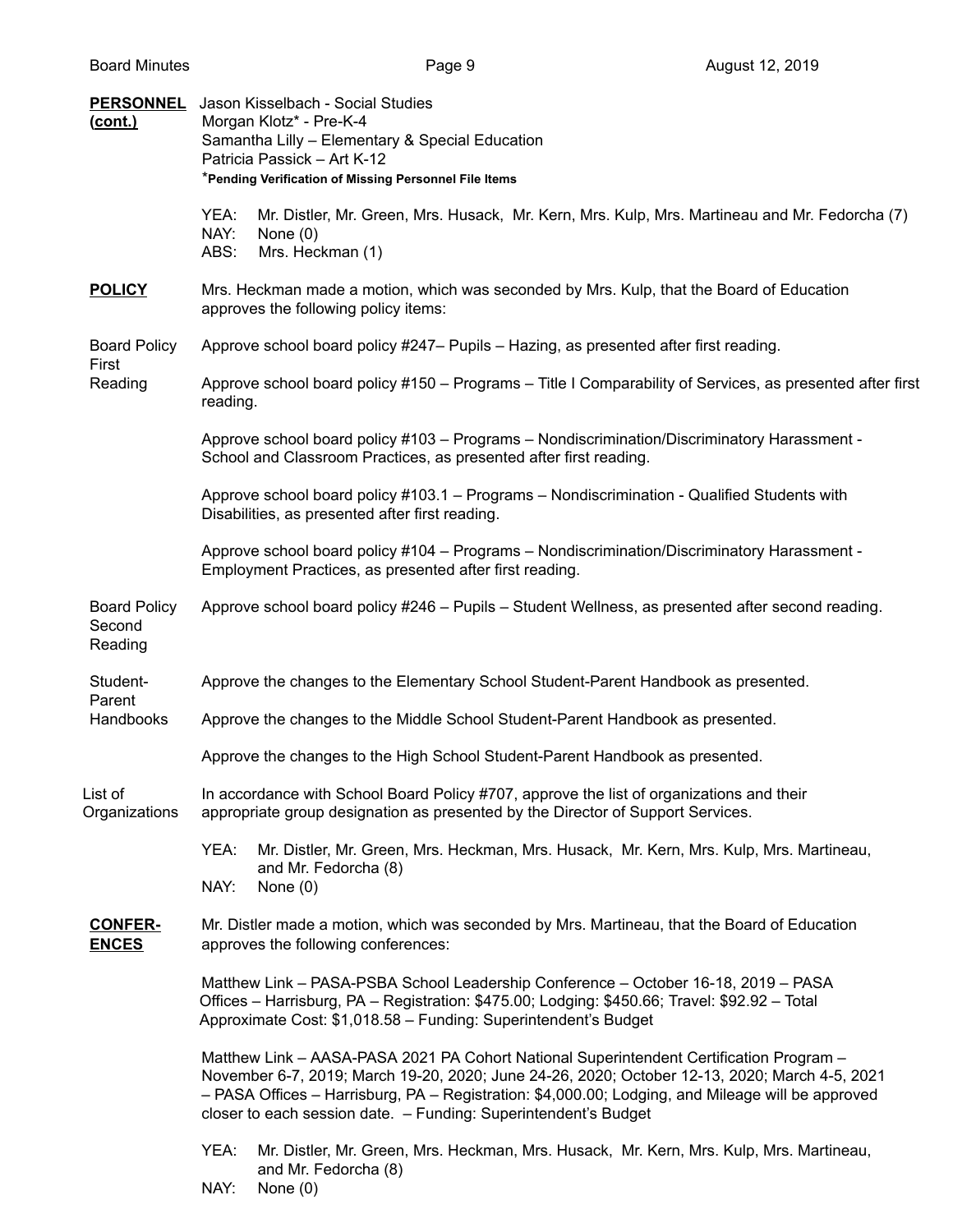| <b>CURRIC-</b><br><b>ULUM AND</b><br><b>INSTRUC-</b><br><b>TION</b> | Mrs. Kulp made a motion, which was seconded by Mr. Green, that the Board of Education<br>approves the following curriculum and instruction items:                                                                                                                                                                                                                                              |                                    |                       |                                                                                         |  |
|---------------------------------------------------------------------|------------------------------------------------------------------------------------------------------------------------------------------------------------------------------------------------------------------------------------------------------------------------------------------------------------------------------------------------------------------------------------------------|------------------------------------|-----------------------|-----------------------------------------------------------------------------------------|--|
| Behavioral<br>Health<br>Private<br>Academic                         | Approve to authorize proper officials to enter into an agreement between the Northern Lehigh School<br>District and Behavioral Health Associated Licensed Private Academic School for the purpose of<br>furnishing regular education or special education programs for students for the 2019-2020 school<br>year.                                                                              |                                    |                       |                                                                                         |  |
| Special<br>Education<br>Agreement<br>Whitehall<br>Area S.D.         | Approve to authorize proper officials to enter into an agreement for one Northern Lehigh<br>School District special education student to attend the Whitehall-Coplay School District in<br>accordance with the promises and covenants contained in the agreement. This agreement<br>is effective for the 2019-2020 school year.                                                                |                                    |                       |                                                                                         |  |
| Center for<br>Humanistic<br>Change<br>SAP Program                   | Approve to authorize the Superintendent to execute a letter of agreement for the 2019-2020<br>academic year with the Center for Humanistic Change, Inc. to provide Student Assistant<br>Program (SAP) Liaison services. The Student Assistance Teams in our school district will use<br>these services.                                                                                        |                                    |                       |                                                                                         |  |
| A.Chruscial                                                         | Amend stipend Amend the stipend for Allison Chruscial, helping teacher for Raquel Hoffert, from \$800 to \$200,<br>that was originally approved at the June 10, 2019 board meeting. Ms. Hoffert has already<br>completed the induction program in another district.                                                                                                                            |                                    |                       |                                                                                         |  |
| Induction<br>Program                                                | Approve the following teachers as a helping teacher in the Northern Lehigh School District<br>Induction Program for the 2019-2020 school year:                                                                                                                                                                                                                                                 |                                    |                       |                                                                                         |  |
|                                                                     |                                                                                                                                                                                                                                                                                                                                                                                                | <b>Helping Teacher</b>             | Inductee              | Stipend                                                                                 |  |
|                                                                     |                                                                                                                                                                                                                                                                                                                                                                                                | Nicole Nightlinger                 | <b>Zachary Merkle</b> | \$800.00                                                                                |  |
| Community<br>Services for<br>Children                               | Authorize Community Services for Children to operate the Head Start Pre-K program at Peters<br>Elementary School from August, 2019 through July, 2020. The only obligation to the district is<br>to provide one classroom.                                                                                                                                                                     |                                    |                       |                                                                                         |  |
| Lehigh<br>Learning<br>Academy                                       | Approve to authorize proper officials to enter into an agreement between the Northern Lehigh<br>School District and Lehigh Learning Academy for the purpose of furnishing regular education<br>or special education programs for the students for the 2019-2020 school year.                                                                                                                   |                                    |                       |                                                                                         |  |
| Dual Enroll-<br>ment<br>Agreement<br>2019-2022                      | Approve administration to enter into a partnership agreement with Lehigh Carbon Community<br>College in order to provide our students with greater options to earn concurrent high school/<br>college credit. The term of the Dual Enrollment Partnership Proposal between Northern Lehigh<br>School District and Lehigh Carbon Community College will be from August 1, 2019 - July 31, 2022. |                                    |                       |                                                                                         |  |
|                                                                     | YEA:<br>NAY:                                                                                                                                                                                                                                                                                                                                                                                   | and Mr. Fedorcha (8)<br>None $(0)$ |                       | Mr. Distler, Mr. Green, Mrs. Heckman, Mrs. Husack, Mr. Kern, Mrs. Kulp, Mrs. Martineau, |  |
| <b>NEW</b><br><b>BUSINESS</b><br>MOU with                           | Mrs. Martineau made a motion, which was seconded by Mr. Kern, that the Board of Education<br>approves the following new business item:                                                                                                                                                                                                                                                         |                                    |                       |                                                                                         |  |
| <b>NLEA</b><br>Interim                                              | Approve the Memorandum of Understanding of the Northern Lehigh Education Association<br>Collective Bargaining Agreement. The language clarifies the role of an Interim Principal.                                                                                                                                                                                                              |                                    |                       |                                                                                         |  |
| Principal                                                           |                                                                                                                                                                                                                                                                                                                                                                                                |                                    |                       |                                                                                         |  |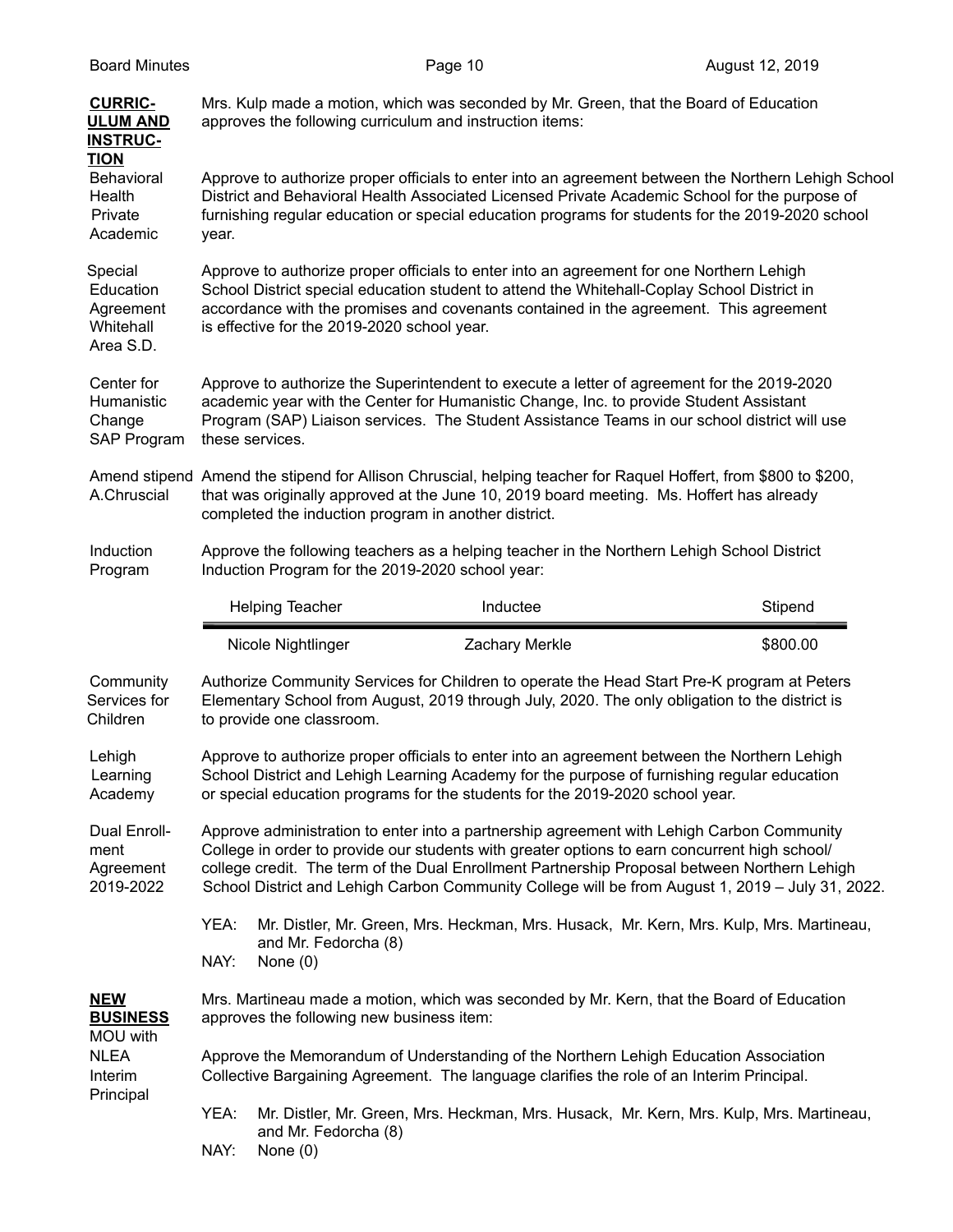| <b>Board Minutes</b>                                             | Page 11                                                                                                                                                                                                                                                                                                                           | August 12, 2019 |  |  |  |
|------------------------------------------------------------------|-----------------------------------------------------------------------------------------------------------------------------------------------------------------------------------------------------------------------------------------------------------------------------------------------------------------------------------|-----------------|--|--|--|
| <b>FINANCIAL</b>                                                 | Mrs. Heckman made a motion, which was seconded by Mr. Distler, that the Board of Education approves<br>the following financial items:                                                                                                                                                                                             |                 |  |  |  |
| List of<br><b>Bills</b>                                          | Approve the Following List of Bills:<br>General Fund months of June, July & August, 2019<br>Capital Construction Fund months of July & August, 2019<br>Cafeteria Fund months of June & July, 2019                                                                                                                                 |                 |  |  |  |
| Per Capita<br>Abatements/<br>Exonerations                        | Approve abatement/exoneration requests of per capita taxes, for the residents that fall within<br>the guidelines, as presented.                                                                                                                                                                                                   |                 |  |  |  |
| Student<br>Accident &<br><b>Athletic</b><br>Insurance<br>Carrier | Appoint Axis Insurance Company as the 2019-2020 Student Accident and Athletic Insurance<br>Carrier beginning August 5, 2019. The renewal rate is \$25,250.00, to include all interscholastic sports,<br>band and cheerleading. Voluntary school coverage is \$22.00 for the school time rate and \$88.00 for<br>the 24-hour rate. |                 |  |  |  |
| <b>KRE Security</b><br>Agreement                                 | Approve to authorize proper officials to enter into an agreement between the Northern Lehigh<br>School District and KRE Security/Investigations, Inc. for the purpose of providing security-related<br>professional services on an as needed basis for sporting events for the 2019-2020 school year.                             |                 |  |  |  |
| Closing of<br>Class of 2019<br>Account                           | Approve the request of the Senior High School to close the Class of 2019 account in accordance with<br>the Student Activities Fund guidelines. The account balance is \$.04 and the funds will be<br>transferred to the Student Council account.                                                                                  |                 |  |  |  |
| <b>PCG</b><br>Administrator                                      | Approve to authorize proper officials to enter into an agreement with Public Consulting Group<br>Medical Access (PCG), an approved contractor for the Department of Human Services, to administer the school-<br>based ACCESS Program claims.                                                                                     |                 |  |  |  |
| Supplemental<br>Salary<br>Schedule                               | Approve the Supplemental Personnel Salary Schedule for the 2019-2020 school year, as presented.                                                                                                                                                                                                                                   |                 |  |  |  |
| <b>Better Than</b><br><b>Best Concrete</b><br><b>MS Project</b>  | Approve to authorize administration to enter into an agreement with Better Than the Best Concrete,<br>LLC, to replace the deteriorating sidewalk at the Middle School and will be paid from the 2019-2020<br>general fund budget.                                                                                                 |                 |  |  |  |
|                                                                  | Mr. Distler, Mr. Green, Mrs. Heckman, Mrs. Husack, Mr. Kern, Mrs. Kulp, Mrs. Martineau,<br>YEA:<br>and Mr. Fedorcha (8)<br>NAY:<br>None $(0)$                                                                                                                                                                                     |                 |  |  |  |
| <b>INFOR-</b><br><b>MATION</b>                                   | Minutes of the Carbon Lehigh Intermediate Unit 21 Board of Directors meeting held on May 20 2019,<br>and June 17, 2019, were distributed.                                                                                                                                                                                         |                 |  |  |  |
|                                                                  | Minutes of the Lehigh Carbon Community College Board of Trustees meeting held on June 6, 2019,<br>and July 11, 2019.                                                                                                                                                                                                              |                 |  |  |  |
|                                                                  | Minutes of the Lehigh Career & Technical Institute Joint Operating Committee meeting held on<br>May 22, 2019, were distributed.                                                                                                                                                                                                   |                 |  |  |  |
|                                                                  | Mr. Green announced that back in the spring he was asked to run in a primary for a county seat and<br>after some soul searching, he has decided that he will be withdrawing his name from the ballot, and<br>he will only be on the ballot as a school director for Northern Lehigh.                                              |                 |  |  |  |